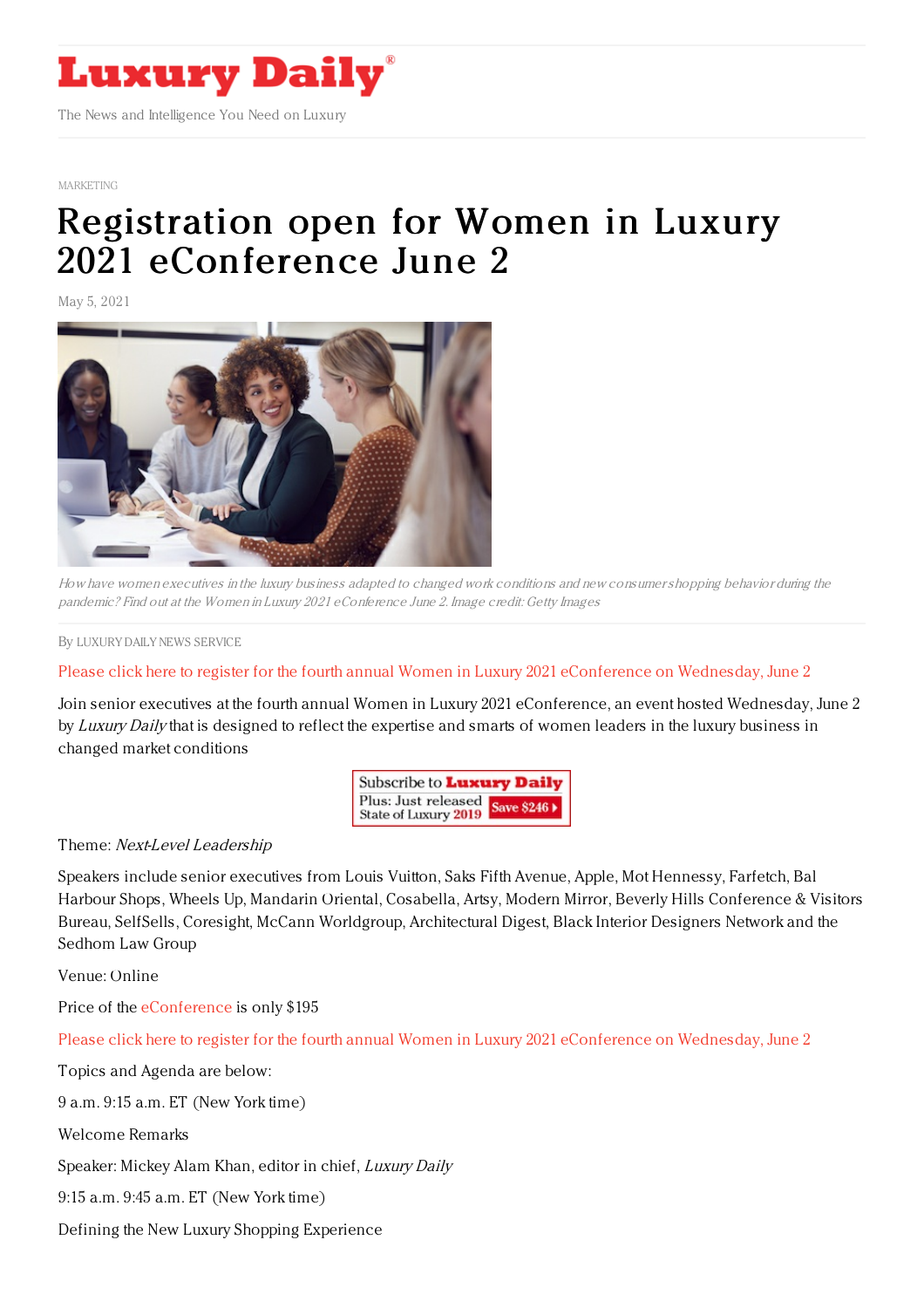The pandemic has changed consumer expectations from the luxury retail and engagement process. What does this mean for luxury brands and retailers as they navigate rapidly evolving buyer behavior?

Speaker: Emily Essner, chief marketing officer, Saks Fifth Avenue

Moderator: Mickey Alam Khan, editor in chief, Luxury Daily

9:45 a.m. 10:30 a.m. ET (New York time)

Luxury at Home: Hello, New Office

Work-from-home has completely transformed the role of the house or apartment to serve like a Swiss Army knife: springing forth as needed to be an office, recreation center, school, haven and even a place for heads in beds. How will this residential transformation impact the future of the luxury business and those who lead the brands?

Panelists: Dustyn Kim, chief revenue officer, Artsy

Adelina Wong Ettelson, global head of residential marketing, Mandarin Oriental

Keia McSwain, president, Black Interior Designers Network (BIDN)

Amy Astley, editor in chief, Architectural Digest

Moderator: Mickey Alam Khan, editor in chief, Luxury Daily

10:30 a.m. - 10:45 a.m. ET (New York time)

Break

10:45 a.m. - 11:30 a.m. ET (New York time)

How to Empower Women In a Competitive Organization

What should women leaders do to serve not just as role models, but also empower those reporting to them? How should women executives be empowered in an era of remote working and extreme multitasking?

Panelists: Sissi Johnson, founder, SelfSells

Vanessa Kay, vice president of Core Bubbles Mot Hennessy (Mot & Chandon, Veuve Clicquot and Chandon)

Rania Sedhom, founder/managing partner, Sedhom Law Group

Carolyn Travis, director of strategic marketing, Bal Harbour Shops

McLaren

Moderator: Mickey Alam Khan, editor in chief, Luxury Daily

11:30 a.m. - 12:15 p.m. ET (New York time)

Ecommerce Leaders in Fields with Majority-Female Consumers

Ecommerce is the brightest star in the retail firmament and its accelerated adoption by consumers slammed by the pandemic has forced luxury brands to quickly follow the money. How are women executives in majority-female luxury sectors leading and navigating the landscape?

Panelists: Silvia Campello, co-CEO, Cosabella

Kelly Kowal, chief platform officer, Farfetch

Nicole Reader, president/CEO, Modern Mirror

Moderator: Sarah Ramirez, senior staff writer, Luxury Daily

12:15 p.m. - 12:45 p.m. ET (New York time)

Sponsored Lunch Break

12:45 p.m. - 1:30 p.m. ET (New York time)

Women in Male-Dominated Industries

While women have made tremendous strides in several luxury sectors, much work is left to be done. Senior